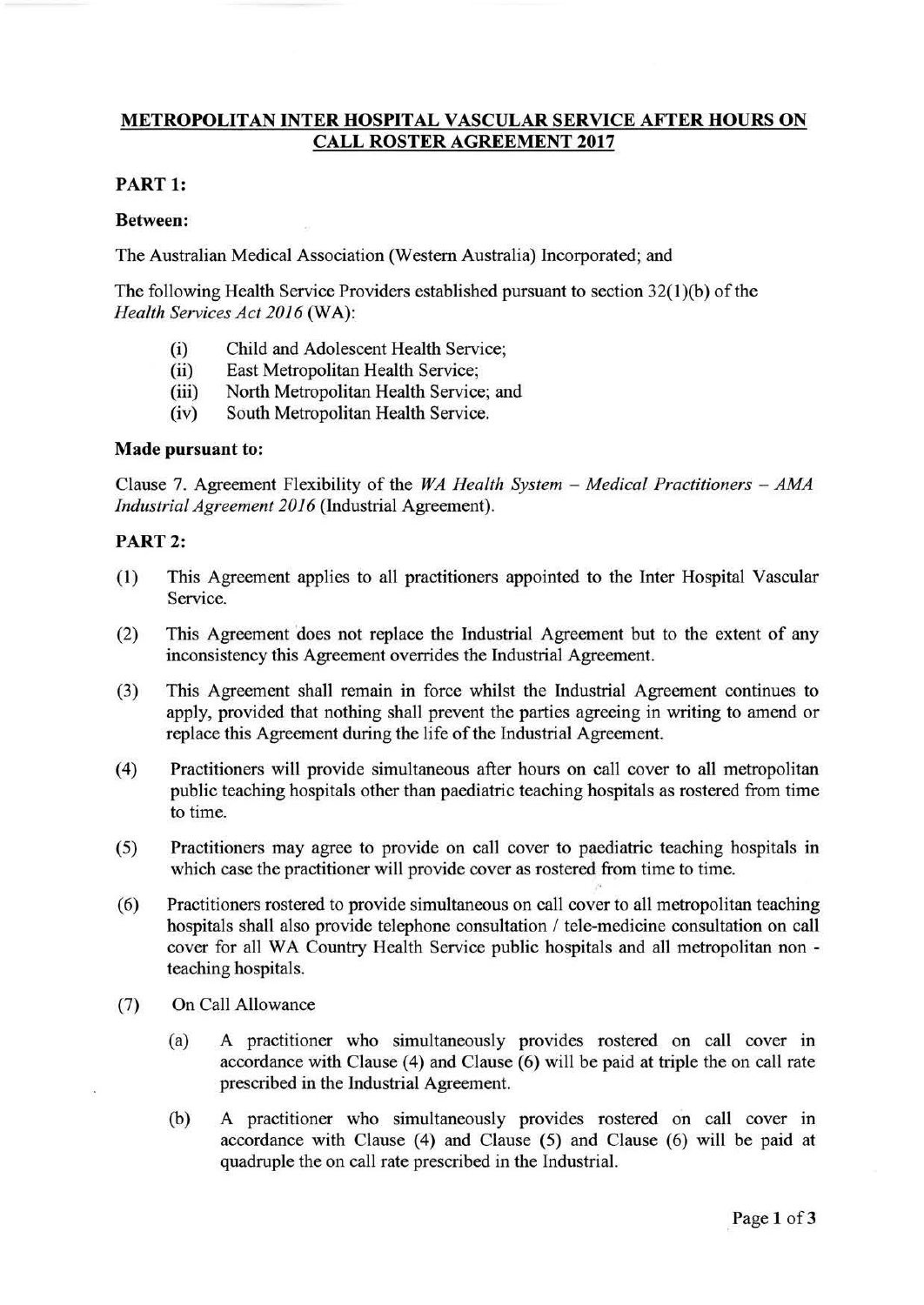- (c) A practitioner who provides rostered on call cover in accordance with Clause (5) only will be paid at the on call rate prescribed in the Industrial Agreement.
- (8) Recall to duty not requiring attendance at the workplace
	- (a) A practitioner recalled to duty who undertakes all the required tele-work without going to the workplace (e.g. telephone consultation, tele-medicine consultation) shall be paid for a minimum of one hour's work at the ordinary base hourly rate or for the actual time worked if work continues beyond one hour, provided that for work:
		- (i) between 00:00 hours on Saturday and 08:00 hours on the following Monday, payment will be at 150% of the ordinary base hourly rate as prescribed in Schedule 1 - Table 3 - Senior Practitioners -Arrangement B Salary of the Industrial Agreement; and
		- (ii) on Public Holidays payment will be at the rate of 250% of the ordinary base hourly rate as prescribed in Schedule  $1 -$  Table  $3 -$  Senior Practitioners - Arrangement B Salary of the Industrial Agreement.
	- (b) Second and subsequent recalls to duty which occur within an hour of commencement of a call for which an entitlement to payment has already accrued do not attract additional payments.
	- (c) This clause also applies to work undertaken for WA Country Health Service hospital patients whilst rostered on call.
- (9) The minimum payment for recall to duty requiring attendance at the workplace shall be 4 hours in lieu of the 3 hours prescribed in the Industrial Agreement. The relevant loadings prescribed in the Industrial Agreement continue to apply.
- (10) The rates prescribed in this Agreement shall only be paid as worked.
- $(11)$  For the purposes of this Agreement
	- (a) "metropolitan teaching hospitals" means Royal Perth Hospital, Sir Charles Gairdner Hospital, Fiona Stanley Hospital, King Edward Memorial Hospital; and
	- (b) "paediatric teaching hospitals" means Princess Margaret Hospital

provided that from the date Perth Children's Hospital is added to the Metropolitan Inter Hospital Vascular Service After Hours On Call Roster this Agreement shall not apply at Princess Margaret Hospital and shall apply at Perth Children's Hospital.